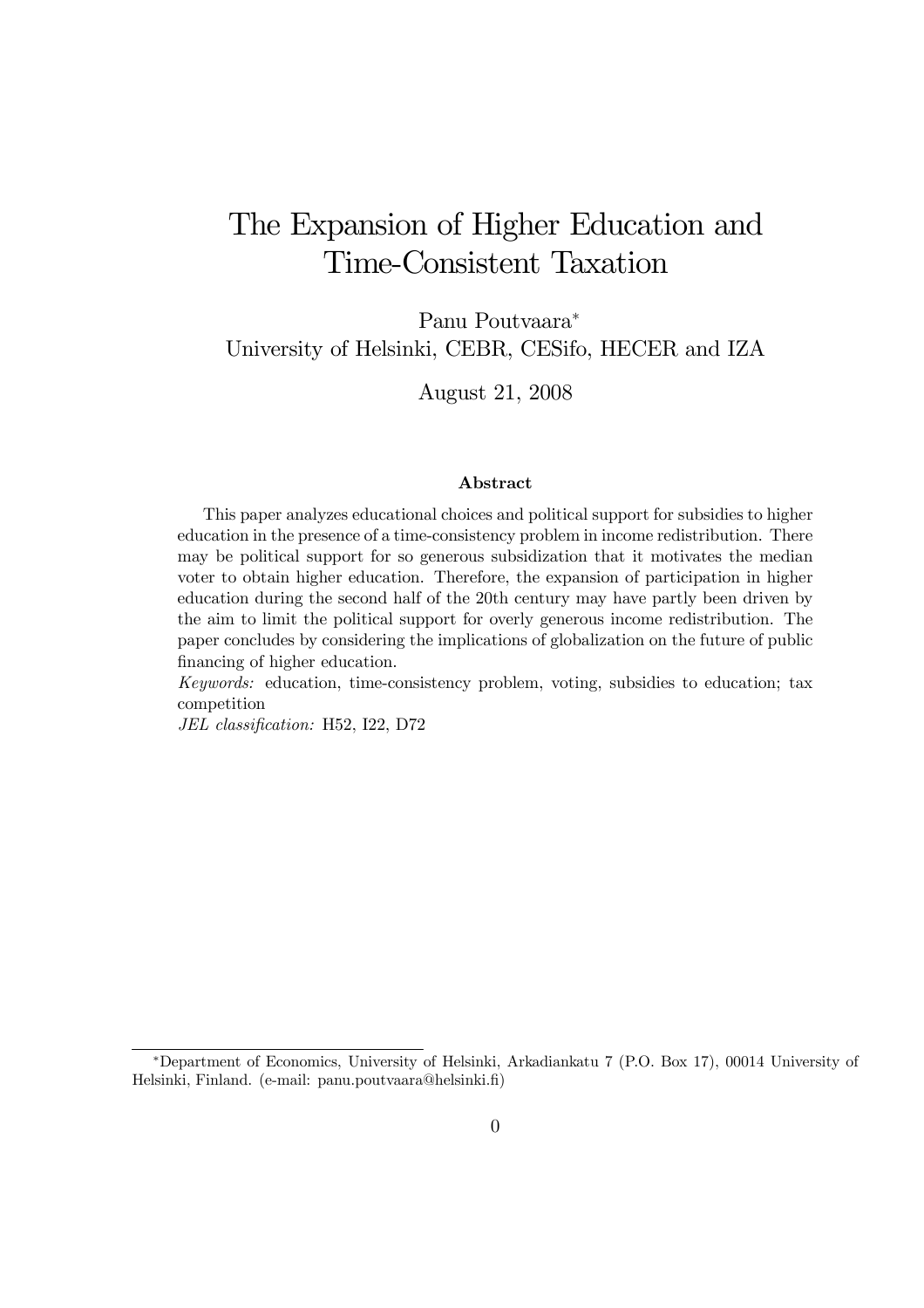### 1. Introduction

The second half of the 20th century saw an unprecedented expansion of participation in higher education around the world. Between 1960 and 2000, the number of tertiary students per capita increased seven-fold in 15 industrialized Western countries. In Western democracies, it is nowadays common that more than half of the younger cohorts obtain higher education. (Schofer and Meyer, 2005) The expansion of the participation in higher education coincided with a significant increase in the GDP share of the tax burden after the Second World War. Income transfers increased much more than public sector consumption. However, the trend towards higher taxes and income redistribution was reversed in most countries in the 1980s and 1990s. Most notably, President Reagan and Prime Minister Thatcher made reducing tax burden and income redistribution a central part of their policies.

This paper explores the connection between income redistribution and the expansion of higher education. The starting point of the analysis is the time-consistency problem in income redistribution, due to political decision-making in the future. After investments in education have taken place, the median voter has an incentive to impose high taxes. The paper identifies a strategic policy to counteract the incentive to impose high taxes in the future: generous subsidies to higher education may encourage the median voter to obtain higher education. As a result of increasing own income, the median voter prefers in the future lower taxes than without university education.

Also Konrad (1995a) and Boadway, Marceau and Marchand (1996) have suggested that governments may subsidize education due to time-consistency problem. Two features distinguish this paper. First, Konrad (1995a) and Boadway, Marceau and Marchand (1996) have analyzed optimal subsidies with given government preferences. This paper endogenizes government preferences through a median voter model, taking into account that also the productivity of the median voter is endogenous. Second, this paper identifies a possibility that subsidies are used not only to avoid a downward distortion in investment in higher education, but may actually be used to create an upward distortion. If subsidies are determined by voting, then such upward distortion may arise from the attempt by those obtaining university education to capture a larger fraction of tax revenues at the expense of those obtaining vocational education. If subsidies to university education require unanimity, then the motivation for such an upward distortion resides in alleviating the time-consistency problem of excessive redistribution by increasing the future income of the median voter.

In a seminal contribution, Meltzer and Richard (1981) showed that a Downsian median voter model can explain the increase in the size of the public sector in the 19th and 20th century. Their explanation is that the spread of the franchise increased the number of voters with relatively low incomes, shifting the position of the decisive voter down the distribution of income. So, tax rates rose. Meltzer and Richard (1981) analyzed voting with given productivities. This paper endogenizes productivities and shows that the median voter model could explain also the historical expansion in the participation in higher education, in the presence of time-consistency problem.

The insight given is related to the general idea that current policies can be used to influence future policies. Glazer (1989) analyzes the choice of durability in public capital projects.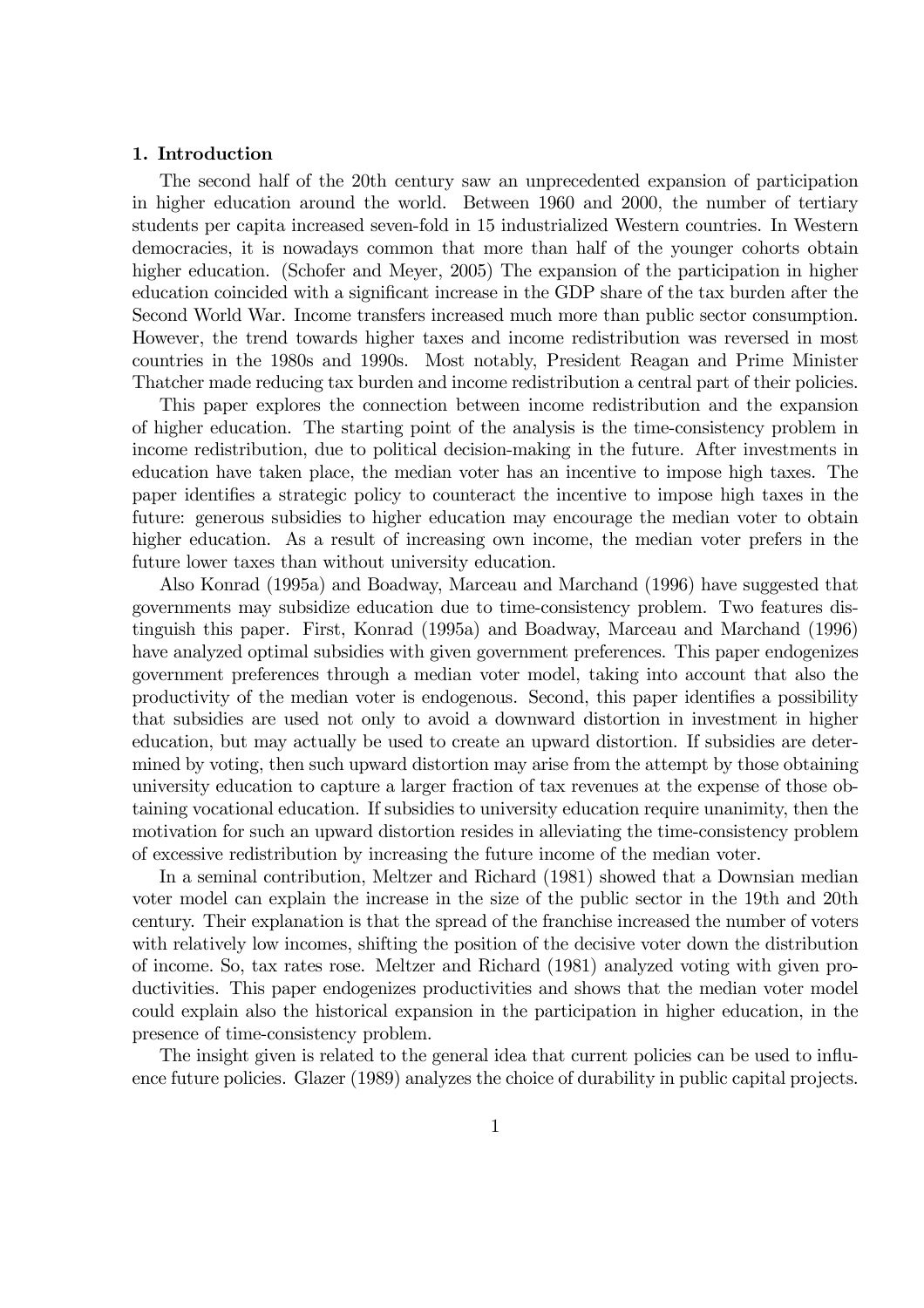He shows that uncertainty about future voting outcomes generates a bias toward overinvesting in long run projects. Tabellini and Alesina (1990) find that if there is disagreement on optimal composition of public spending between current and future majorities, the current majority may strategically favor a public deficit. This paper finds that all voters may agree on public expenditures in the first period to change the future incentives of the median voter in the second, even when the identity of the median voter does not change. Finally, Hassler et al. (2003) analyze Markov perfect equilibria in repeated voting on distorting income redistribution when citizens invest in their education. They find multiple equilibria: In some equilibria redistribution persists forever, while in others, even a majority of beneficiaries vote strategically so as to induce the end of the welfare state next period. This paper suggests, instead, that subsidies to education could be used to limit redistribution relative to GDP, at the same time increasing total production sufficiently so that the absolute level of transfers increase.

The rest of the paper is organized as follows. Section 2 presents the model and analyzes educational choices and voting on income redistribution in the absence of subsidies to education. Section 3 has two parts. First, it analyzes the political equilibrium on subsidies for financing education. Second, it shows a major result: with income redistribution, all voters may agree on subsidies that result in larger investments in higher education than in a laissezfaire economy. Section 4 discusses the effects of the mobility of labor and complementarities in production, and Section 5 concludes.

### 2. The Model

The economy lasts for two periods. There are two types of education, labelled vocational education and university education. In the first period, young individuals decide which education to obtain. In the second period, the production of a single consumption good takes place. The production function is linear in the efficiency units of labor. There exists a storage technology to move resources over time at a given rate of return, normalized to zero. For example, in a small open economy the storage technology may take the form of international capital markets. For simplicity, all consumption takes place in the second period and utility is linear in consumption. The government collects taxes to redistribute income in the second period. The length of the second period is one. The length of the first period corresponds to the duration of either education.

The productivity in case of receiving university education is denoted by variable  $h$ , labelled ability for simplicity. The individual-specific ability variable follows a continuous distribution in an interval,  $h \in [0, h]$ . The density function of h is  $f(h)$  and its cumulative distribution function is  $F(h)$ . The total population size is normalized to unity. A citizen who obtains vocational education has productivity  $v$ , independently of ability. The cost of university education is c, while the cost of vocational education is normalized to zero. We denote the wage rate of individual i by  $w_i$ , so that  $w_i = v$  for those with vocational education and  $w_i = h_i$  for those with university education. The ability threshold at and above which citizens choose higher education is denoted by h. The median ability is denoted by  $h_m$ .

The government taxes income above an exemption of tax-free income e by a constant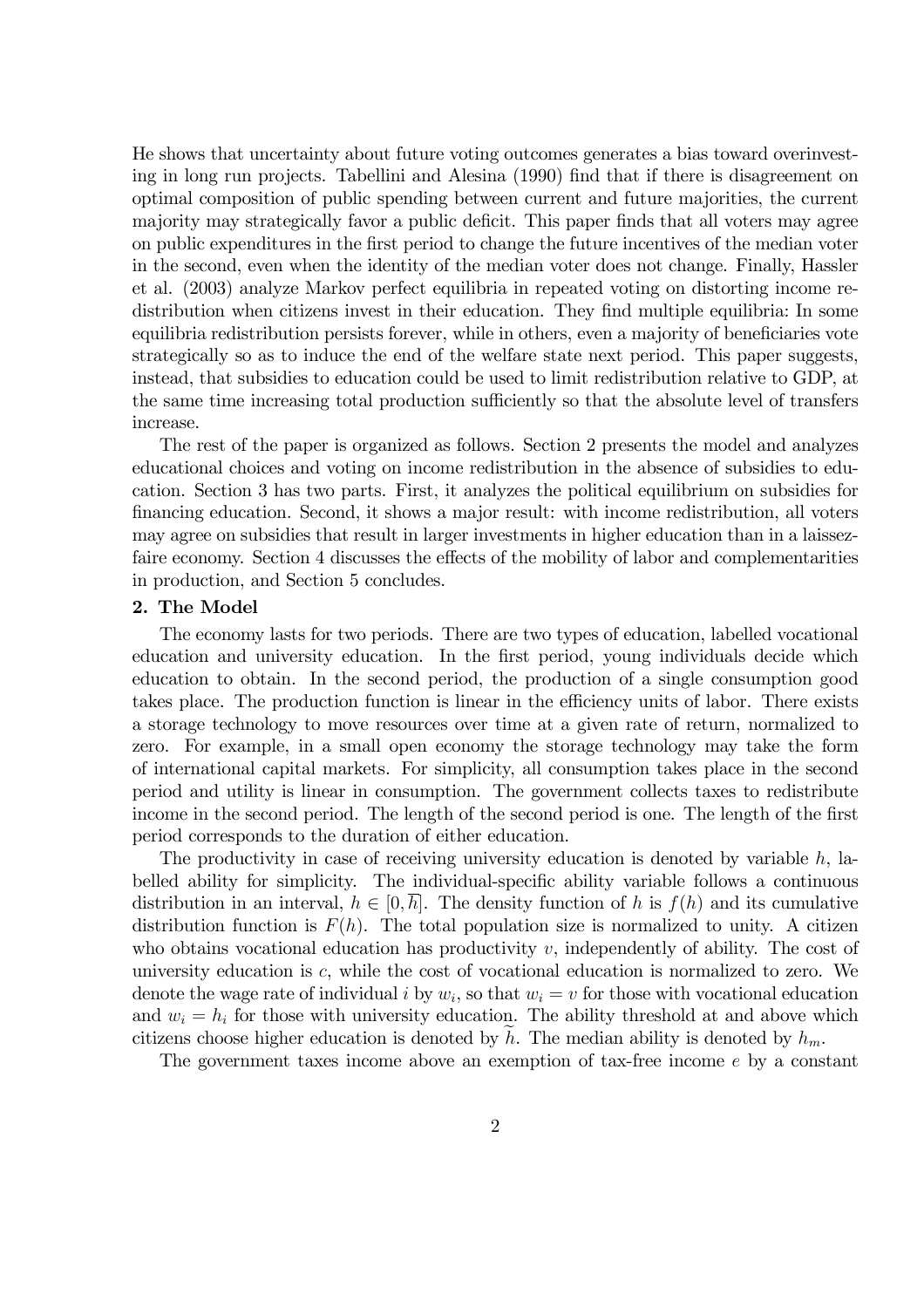marginal tax rate  $\tau$ ,  $0 \leq \tau \leq 1$ . Tax revenues are used to finance a uniform lump-sum transfer b. Therefore, the tax and transfer policy is a triple  $(e, \tau, b)$ . Both the marginal tax rate and the exemption are decided by voting at the beginning of the second period, and the lump-sum transfer is then determined residually from the government budget constraint. The efficiency costs of taxation are captured by assuming that a fraction  $\delta\tau$  of the tax revenue that the government could collect without distortions is lost. The value of  $\delta$  reflects, for example, various administrative costs and the distortions in economic activity that are caused by the tax wedge. The multiplicative form  $\delta\tau$  captures the idea that the distortions are increasing in the marginal tax rate. If  $\delta$  were zero, taxation would not cause any distortions. When  $\delta > 0$ , the tax revenue is maximized by the tax rate  $\min(\frac{1}{2\delta}, 1)$ . To rule out 100 percent marginal tax, we assume that  $\delta > 0.5$ . The government's (second-period) budget constraint is

$$
b = \tau(1 - \delta\tau) \int_{h=0}^{\overline{h}} f(h) \max(0, w(h) - e) dh,
$$
\n(1)

where  $w(h) = v$  for those with vocational education and  $w(h) = h$  for those with university education. The presence of free disposable income is a simple way to capture the possibility of progressive taxation. It allows the median voter model to replicate the stylized fact that in most Western countries, the average tax rates increase in income level, even when not taking into account the effects of income transfers.

Citizens have a double role in the economy. As workers, they choose in the first period whether to obtain vocational education or university education, taking the expected marginal wage tax rate, the expected exemption of tax-free income, and the expected lump-sum transfer as given. As voters, they vote on the exemption and on the marginal wage tax rate above it in the second period, taking into account how the lump-sum transfer is determined by the government budget constraint (1).

We solve the equilibrium by backwards induction. In the second period, educational choices have already been made. The lifetime income as a function of the tax parameters  $\tau$ ,  $e$  and  $b$  and the individual-specific ability  $h_i$  is

$$
V_i^v(\tau, e, b, h_i) = \min(e, v) + (1 - \tau) \max(0, v - e) + b \tag{2}
$$

if citizen i chose vocational education in the first period, and

$$
V_i^u(\tau, e, b, h_i) = \min(e, h_i) + (1 - \tau) \max(0, h_i - e) + b - c \tag{3}
$$

if citizen i chose university education in the first period. In both  $(2)$  and  $(3)$ , the first term on the right-hand side reports the tax-exempt earnings, and the second term the aboveexemption after-tax income, if any. The third term is the uniform lump-sum transfer that citizens take as given when deciding on their education. When voting in the second period, citizens take into account that b is determined by  $(1)$ . Finally, the last term on the right-hand side of (3) captures the cost of university education. Setting  $\tau = e = b = 0$ , we can solve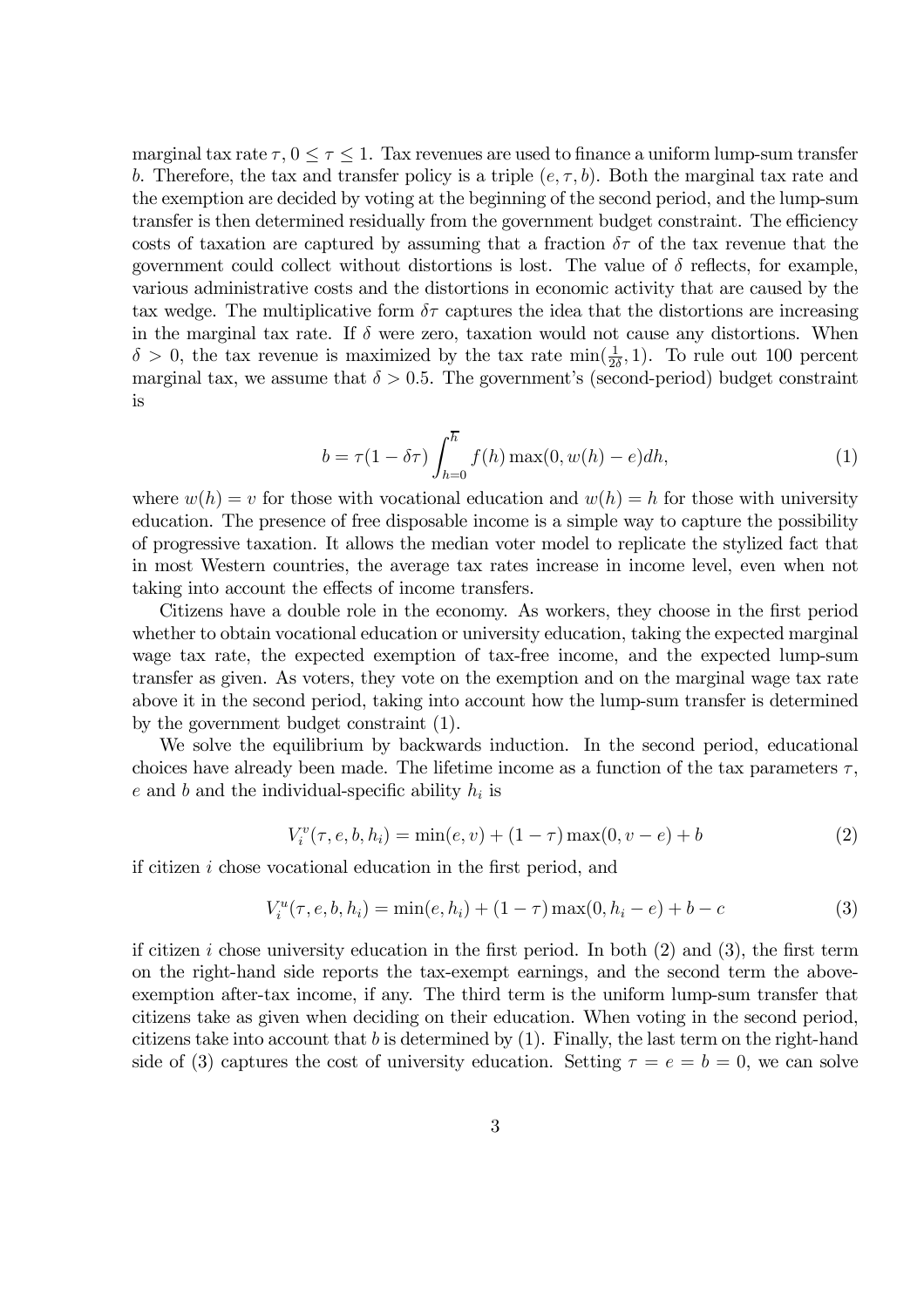from (2) and (3) the laissez-faire cutoff level above which university education is chosen, as benchmark for future comparisons:

$$
\widetilde{h}^{LF} = v + c. \tag{4}
$$

Political decisions are made by direct democracy at the beginning of the second period. Citizens vote first on the exemption, and then on the marginal wage tax rate, collected above the exemption. The assumed timing is without loss of generality. The results would not change if we would assume the opposite timing or simultaneous voting as there is a unique median voter who is the same in both dimensions. With simultaneous voting, we would solve for a structure-induced equilibrium, see Shepsle (1979). We denote the equilibrium values by a hat, so that  $\hat{\tau}(h)$  and  $\hat{e}(h)$  give the political equilibrium marginal wage tax rate and tax exemption, as a function of the educational choices that are summarized by  $h$ . The political equilibria can be summarized as follows:

**Lemma 1** If  $h_m < h$ ,  $\hat{e} = v$  and  $\hat{\tau} = \frac{1}{2\hat{e}}$  $\frac{1}{2\delta}$ *.* If  $h_m \ge \tilde{h}$ ,  $\hat{e} = h_m$  and  $\hat{\tau} = \frac{1}{2\delta}$  $\frac{1}{2\delta}$ .

**Proof.** (i) Assume first that  $h_m < \tilde{h}$ , so that the median voter has vocational education. For any  $\tau > 0$ ,  $V_i^v$  as defined in (2) (inserting (1)) is maximized by choosing  $e = v$ . Assume next that  $h_m \geq h$ , so that the median voter has university education. For any  $\tau > 0$ ,  $V_i^u$ as defined in (3) (inserting (1)) is maximized by choosing  $e = h_m$ . This establishes that the median voter chooses  $e$  equal to his or her own income, independently of the marginal tax rate collected on income above it. (ii) Taking into account that  $e$  equals the median voter's income, the marginal wage tax rate enters  $(2)$  (or  $(3)$ ) only through its effect on b. By  $(1)$ and taking into account the restriction that  $\delta > 0.5$ , this is maximized by  $\hat{\tau} = \frac{1}{2\hat{c}}$  $rac{1}{2\delta}$ .

By Lemma 1, the median voter chooses the tax exemption to equal his or her own income, and then the marginal tax rate to maximize the tax revenue from any income above that. We next define the tentative equilibria in the case in which the median voter has obtained vocational education (labelled Vocational Equilibrium), and in case the median voter has obtained university education (labelled University Equilibrium):

**Definition 1 Vocational Equilibrium** is characterized by:  $\tilde{h} = v + \frac{c}{1-\frac{1}{2\delta}} > h_m$ ,  $\hat{e} = v$ ,  $\widehat{\tau} = \frac{1}{2\delta}$  $\frac{1}{2\delta}$ *,*  $b = \frac{1}{4\delta}$  $rac{1}{4\delta} \int_{h=v+\frac{c}{1-\frac{1}{2\delta}}}^{h}$  $f(h)(h - v)dh$ .

**Definition 2 University Equilibrium** is characterized by:  $h = v + c \le h_m$ ,  $\hat{e} = h_m$ ,  $\widehat{\tau} = \frac{1}{2\delta}$  $\frac{1}{2\delta}$ *,*  $b = \frac{1}{4\delta}$  $\frac{1}{4\delta} \int_{h=h_m}^{h} f(h)(h-v) dh.$ 

There are no other possible equilibria. The median voter has either vocational education or university education, and this then determines  $\hat{e}$  and  $\hat{\tau}$ , which in turn determine a unique value for h by  $(2)$  and  $(3)$  in either equilibrium. Comparisons with  $(4)$  reveal that the possibility of redistribution does not change educational choices compared with laissez-faire outcome in the University Equilibrium. In the Vocational Equilibrium, a smaller fraction of population chooses university education than in the laissez-faire solution. We find: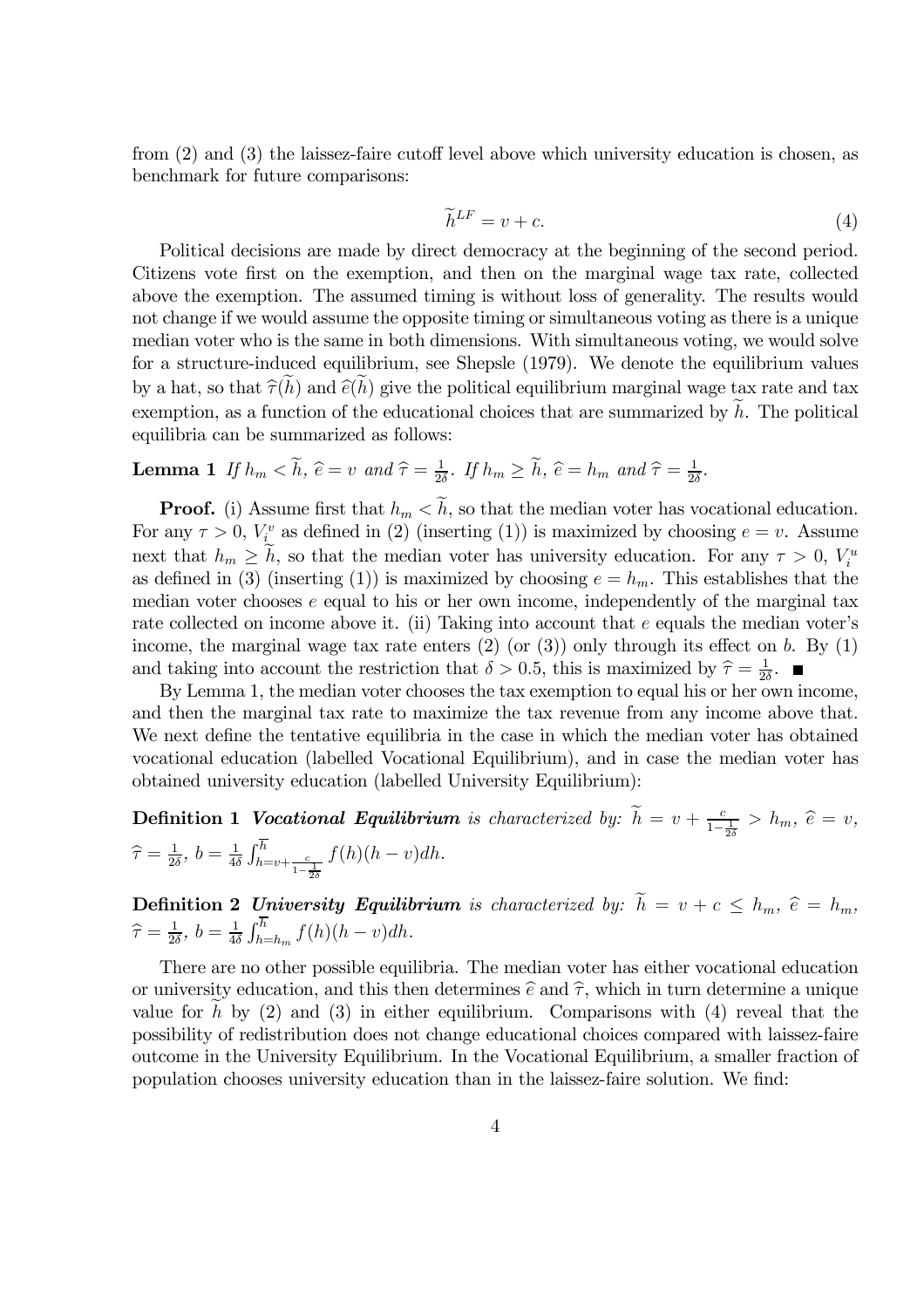**Proposition 1** (i) If  $h_m < v+c$ , the only subgame-perfect equilibrium is the Vocational Equi*librium.*

(*ii*) If  $h_m > v + \frac{c}{1-\frac{1}{2\delta}}$ , the only subgame-perfect equilibrium is the University Equilibrium. (*iii*) If  $v + c \le h_m \le v + \frac{c}{1-\frac{1}{2\delta}}$ , both the Vocational Equilibrium and the University Equilibrium *are subgame-perfect equilibria.*

**Proof.** In a tentative Vocational (University) Equilibrium, we insert  $\hat{e}$  and  $\hat{\tau}$  from Definition 1 (Definition 2) into (2) and (3) with  $h_i = h_m$  to verify whether it is individually optimal for the median voter to make the postulated educational choice in the first period. When doing this,  $b$  is taken to be the same in the two equations as citizens take the lumpsum transfer as given when making their individual educational choice. (i) If  $h_m < v + c$ , the majority of citizens always chooses vocational education. The Vocational Equilibrium follows by Lemma 1. b given in Definition 1 is found by inserting the parameter values into (1). (ii) If  $h_m > v + \frac{c}{1-\frac{1}{2\delta}}$ , the Vocational Equilibrium is not subgame-perfect as by (2) and (3), the median voter would rather deviate in the first period and obtain university education. The University Equilibrium turns out to be subgame-perfect. b given in Definition 2 is found by inserting the parameter values into (1). (iii) Inserting  $\hat{\tau} = \frac{1}{2}$  $\frac{1}{2\delta}$ ,  $\hat{e} = v$  and  $h_i = h_m$  into (2) and (3) and comparing, we see that  $V_m^v(\frac{1}{2a})$  $\frac{1}{2\delta}, v, b, h_m) > V_m^u(\frac{1}{2\delta})$  $\frac{1}{2\delta}, v, b, h_m)$  for all b. Inserting  $\hat{\tau} = \frac{1}{2\hat{c}}$  $\frac{1}{2\delta}$ ,  $\hat{e} = h_m$  and  $h_i = h_m$  into (2) and (3) and comparing, we see that  $V_m^u(\frac{1}{2\delta}$  $\frac{1}{2\delta}, h_m, b, h_m) > V_m^{\nu}(\tau, h_m, b, h_m)$  for all b. Thus, both equilibria are subgame-perfect.

Proposition 1 shows that if the median voter's productivity with university education does not exceed his or her productivity with vocational education at least by the cost of university education, the only subgame-perfect equilibrium is such that the median voter chooses vocational education. If, on the other hand, the median voter's productivity with university education is sufficiently higher than his or her productivity with vocational education and the marginal wage tax rate is not too high, then the only subgame-perfect equilibrium is such that the median voter chooses university education. When the median voter's productivity in case of obtaining university education falls between these bounds and the marginal wage tax rate is sufficiently low, there are two subgame-perfect equilibria. Which one is selected could then depend on expectations.

### 3. Redistribution and Subsidies to Education

We now introduce the possibility of subsidies to education. We first analyze whether subsidies to education could find majority support in voting. After that, we also ask whether subsidies to education could receive unanimous support. This question is of interest as the fact that subsidies could find majority support need not imply that their presence would improve overall welfare. Rather, they could serve as a way for the majority obtaining university education to obtain a higher share of the tax revenue at the cost of low-skilled minority.

### *3.1. Voting on Subsidies to Education*

Subsidies to education need to be financed. In the framework of this paper, labor supply takes place only in the second period. Thus, it is assumed that the government borrows in the first period from abroad to finance subsidies to university education, if any, repaying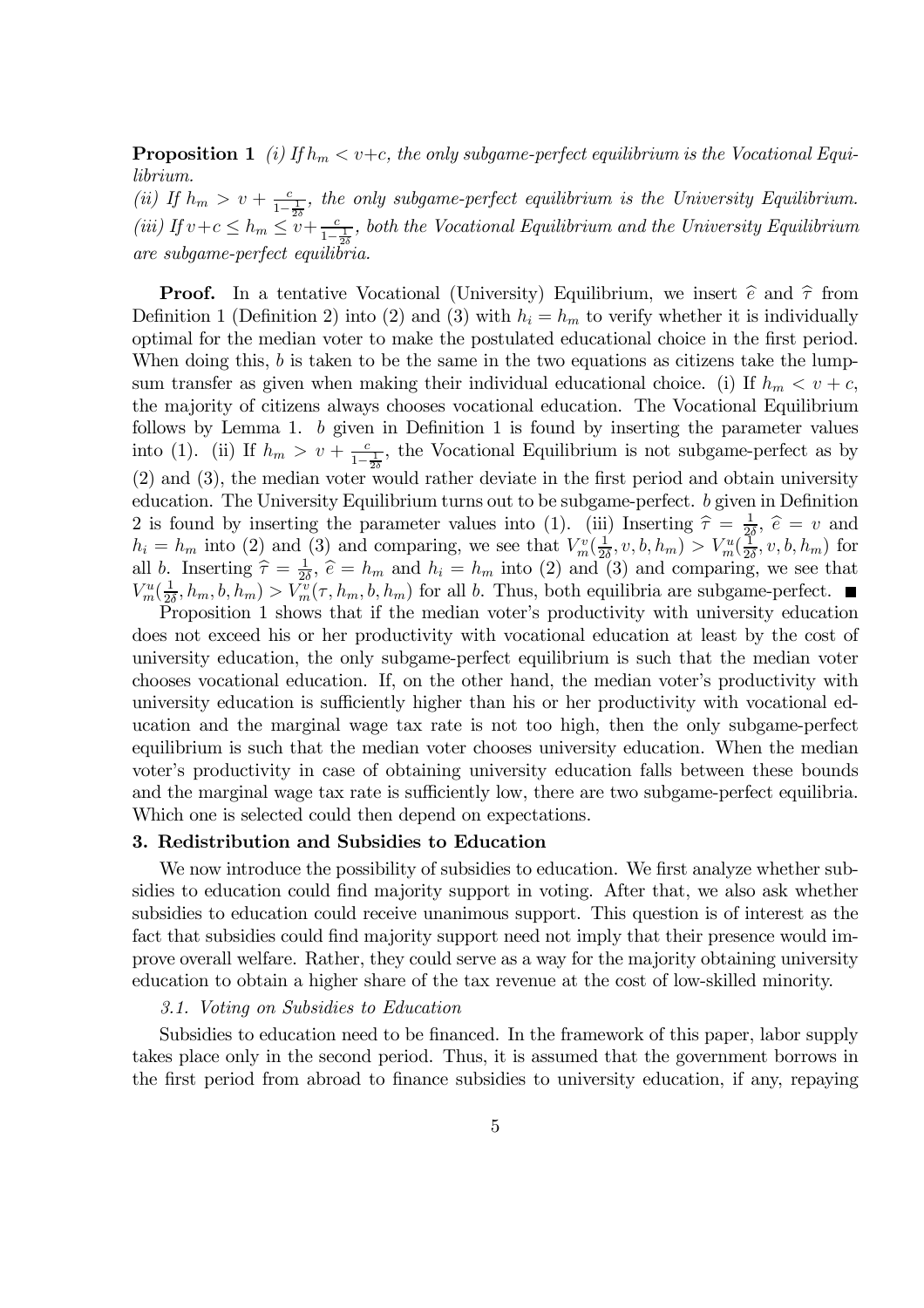its debt in the second period. The subsidy is denoted by  $s, s \geq 0$ . The subsidy is paid to everyone who obtains university education. The government's (second-period) budget constraint is

$$
b = \tau (1 - \delta \tau) \int_{h=0}^{\overline{h}} f(h) \max(0, w(h) - e) dh - s(1 - F(\tilde{h})).
$$
 (5)

By (5), subsidies to university education are financed from the same tax revenue as transfers. Thus, also low-ability citizens participate in subsidizing university education. We solve the equilibrium with subsidies to university education by backwards induction. In the second period, educational choices have already been made. The lifetime income as a function of tax parameters  $\tau$ , e and b, subsidy parameter s and the individual-specific ability  $h_i$  is

$$
V_i^{vs}(\tau, e, b, s, h_i) = \min(e, v) + (1 - \tau) \max(0, v - e) + b \tag{6}
$$

if citizen i chose vocational education in the first period, and

$$
V_i^{us}(\tau, e, b, s, h_i) = \min(e, h_i) + (1 - \tau) \max(0, h_i - e) + b - c + s \tag{7}
$$

if citizen i chose university education in the first period. In both  $(6)$  and  $(7)$ , the first term on the right-hand side reports the tax-exempt earnings, and the second term the aboveexemption after-tax income, if any. The third term is the uniform lump-sum transfer that citizens take as given when deciding on their education. When voting in the second period, citizens take into account that  $b$  is determined by  $(5)$ . Finally, the last two terms on the right-hand side of (7) capture the cost of university education, net of subsidies. We find:

**Lemma 2** *With any subsidies, it holds that if*  $h_m < h$ ,  $\hat{e} = v$  *and*  $\hat{\tau} = \frac{1}{2d}$  $\frac{1}{2\delta}$ *,* and if  $h_m \geq h$ *,*  $\widehat{e} = h_m$  and  $\widehat{\tau} = \frac{1}{2\delta}$  $\frac{1}{2\delta}$ .

**Proof.** Follows as in the proof for Lemma 1, replacing  $V_i^v$  by  $V_i^{vs}$ ,  $V_i^u$  by  $V_i^{us}$ , (2) by  $(6)$ ,  $(3)$  by  $(7)$ , and  $(1)$  by  $(5)$ .

We can next write the cutoff ability for obtaining university education, depending on whether the expected tax exemption is v or  $h_m$ :

**Lemma 3** *The cutoff ability level in a tentative Vocational Equilibrium is*  $\widetilde{h} = v + \frac{2\delta(c-s)}{2\delta-1}$  $\frac{2\delta-1}{2\delta}$ *and in a tentative University Equilibrium*  $\widetilde{h} = v + c - s$ .

**Proof.** Follows from (6), (7) and Lemma 2.  $\blacksquare$ 

Depending on parameter values, only one equilibrium may exist. Therefore, Lemma 3 uses expression tentative equilibrium. The preferred subsidy rates in each tentative equilibria are such that the income of the median voter is maximized. We denote the subsidy rate prevailing in a vocational equilibrium by  $s^{VE}$ , and the subsidy rate prevailing in a university equilibrium by  $s^{UE}$ . We have: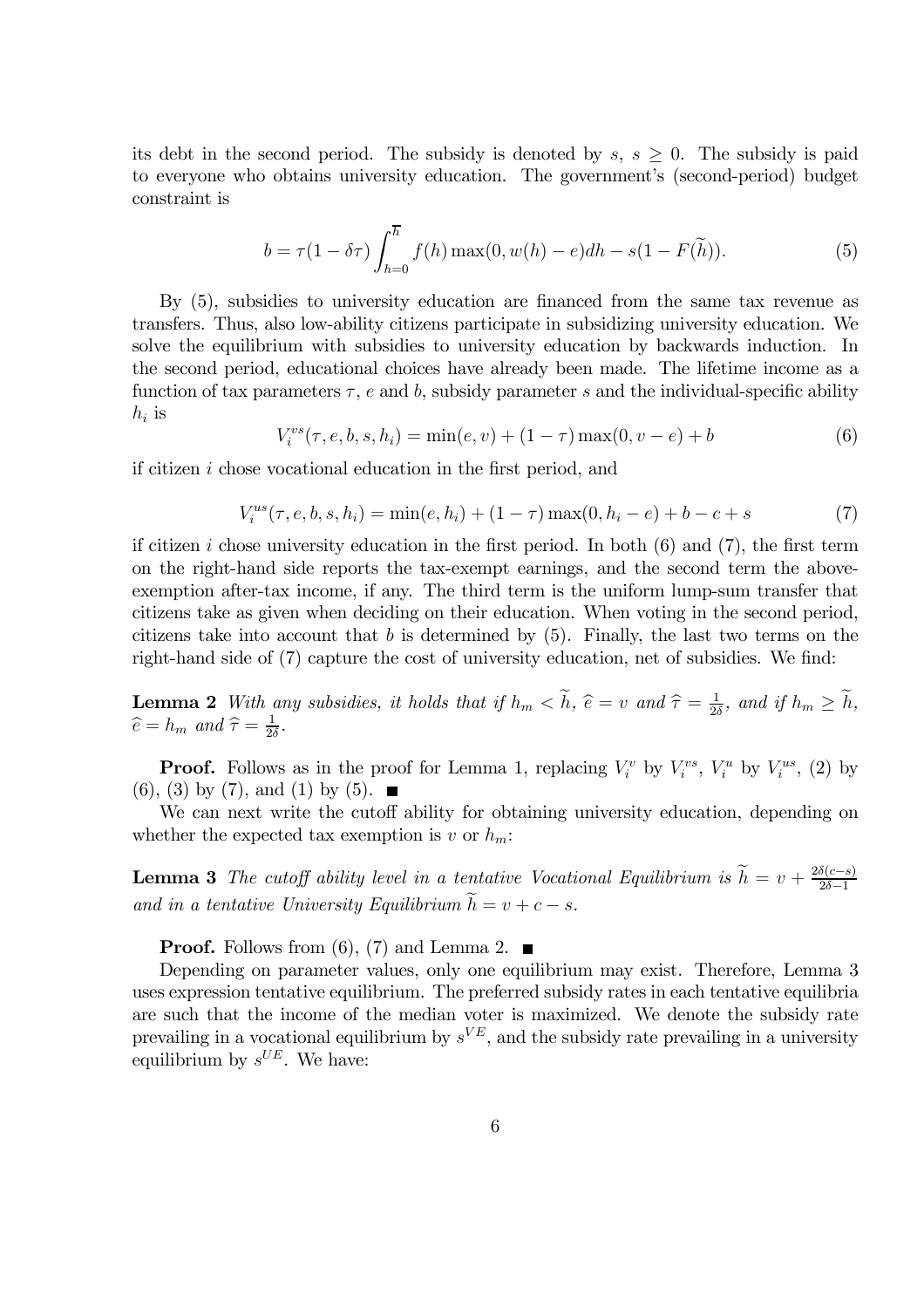$$
s^{VE} = \arg\max_{s} b \tag{8}
$$

and

$$
s^{UE} = \arg\max_{s}(s+b),\tag{9}
$$

with both  $(8)$  and  $(9)$  subject to  $(5)$ , and values given by Lemma 2 and Lemma 3. By  $(8)$ , a median voter who does not become educated is willing to subsidize education only to the extent that the marginal cost of subsidies equals the marginal increase in the tax revenue. Such a median voter does not take into account the gains that subsidies for education deliver to those obtaining education, implying an undersubsidization from the efficiency perspective.

By (9), a median voter who expects to become educated has two concerns when voting on the subsidy for education. First, a higher subsidy allows obtaining a larger share of tax revenues, as subsidies are not paid to those with vocational education. Second, a higher subsidy increases the fraction of those obtaining education. This dilutes the distributional motivation in favor of subsidies, as a larger fraction of the population shares the subsidies. Such a median voter may be willing to subsidize an overinvestment in education from the efficiency perspective.

Allowing for subsidies may, depending on parameter values, have widely varying welfare effects, ranging from a Pareto improvement to a reduction of utilitarian social welfare, including the welfare of those least well off:

Proposition 2 *Allowing for subsidies to education can, depending on parameter values, generate a Pareto improvement. However, it can also result in a regressive income redistribution that reduces the welfare of the least well off, as well as results in a decline in overall utilitarian social welfare.*

**Proof.** (i) Assume first that  $v = 0.4$  and that there are four different ability types in the economy. The ability type with  $h = 0.3$  has population fraction 0.4, the ability type with  $h = 0.5$  has population fraction 0.4, the ability type with  $h = 0.8$  has population fraction 0.1, and the ability type with  $h = 1$  has population fraction 0.1. The cost of education  $c = 0.21$ and  $\delta = 1$ . If there are no subsidies, Lemma 1 and Proposition 1 imply that  $\hat{e} = 0.4$ ,  $\hat{\tau} = \frac{1}{2}$ 2 and  $h = 0.82$ . By (1),  $b = 0.015$ . By (2), the median voter has utility 0.415. By (2) and (3), total social welfare is 0.424. Assume now that subsidies are allowed. With  $s = 0.01$ , Lemma 2 and Lemma 3 imply that the equilibrium is characterized by  $\hat{e} = 0.4$ ,  $\hat{\tau} = \frac{1}{2}$  $\frac{1}{2}$  and  $h = 0.80$ . Assuming that a citizen who is indifferent obtains university education, we now have by  $(5)$   $b = 0.023$ . By  $(6)$ , the median voter has utility 0.423. By  $(6)$  and  $(7)$ , total social welfare is 0.453. Therefore, allowing for subsidies results in a Pareto improvement in this example. (ii) Assume next that  $v = 0.5$ , and that there are three ability types. The ability type with  $h = 0.2$  has population fraction 0.4, the ability type with  $h = 0.52$  has population fraction 0.4, and the ability type with  $h = 2$  has population fraction 0.2. The cost of education  $c = 0.031$  and  $\delta = 1$ . If there are no subsidies, Lemma 1 and Proposition 1 imply that  $\hat{e} = 0.5$ ,  $\hat{\tau} = \frac{1}{2}$  $\frac{1}{2}$  and  $h = 0.562$ . By (1),  $b = 0.075$ . By (2), the median voter has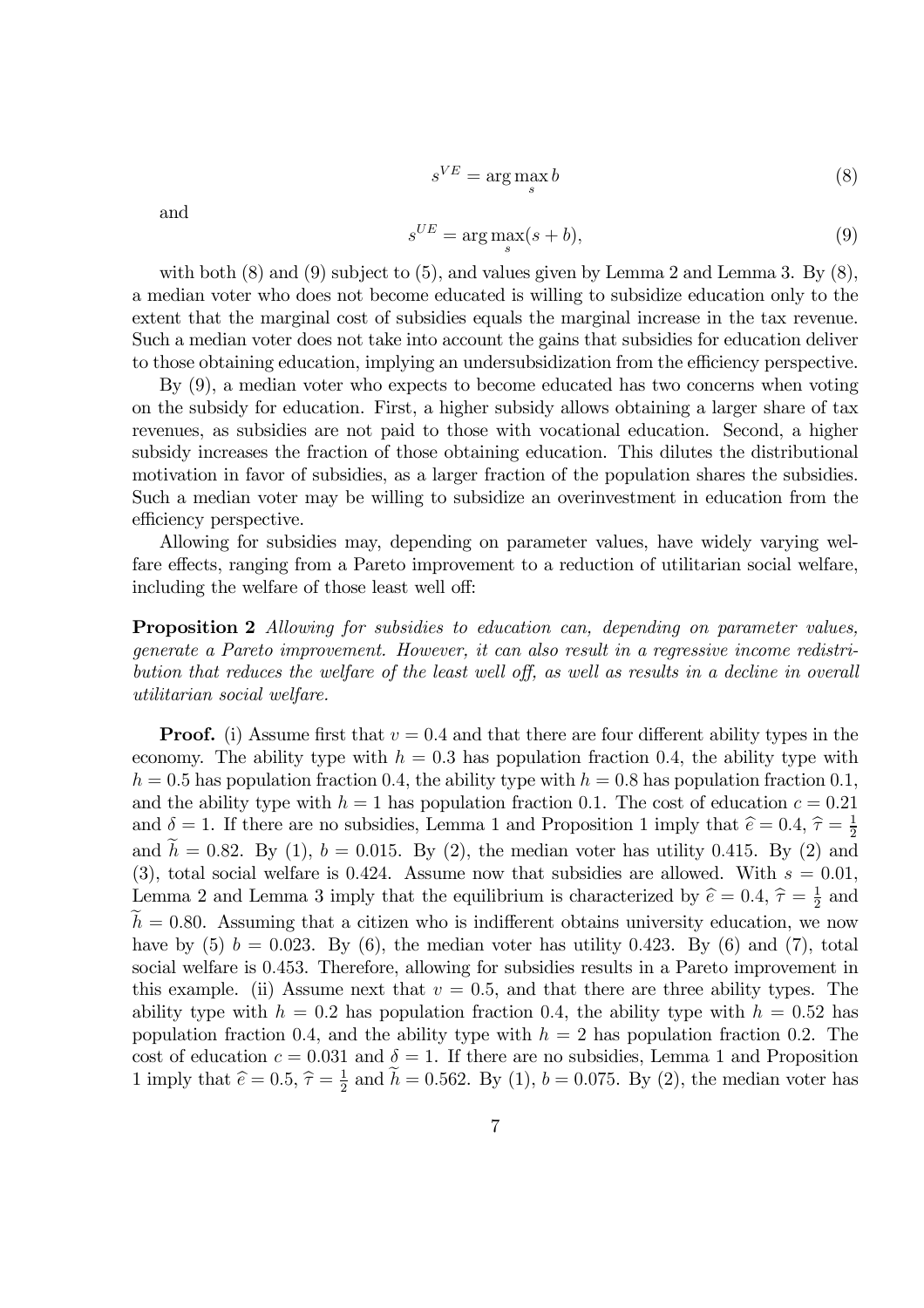utility 0.575. By (2) and (3), total social welfare is 0.7188. Assume now that subsidies are allowed. With  $s = 0.031$ , Lemma 2 and Lemma 3 imply that the equilibrium is characterized by  $\hat{e} = 0.52, \hat{\tau} = \frac{1}{2}$  $\frac{1}{2}$  and  $h = 0.5$ . We now have by (5)  $b = 0.0554$ . By (6), the median voter has utility 0.5754. By (6) and (7), total social welfare is 0.7154.  $\blacksquare$ 

According to Proposition 2, the qualitative welfare effects from allowing subsidies may go in opposite directions, depending on ability distribution and other parameter values. The first subcase of the proofs demonstrates a situation in which a modest subsidy can improve overall welfare by counteracting the negative effects that the expected future high taxes have on investments in education. In the second subcase of the proof, we find that the utilitarian social welfare with subsidies is less than without subsidies. Nonetheless, the median voter slightly gains. The intuition is that even through the median voter should not be educated from the efficiency perspective (the median voter's income with university education is less than the sum of the income with vocational education and the cost of university education), subsidies that are targeted to those with university level education may make obtaining university education privately optimal. The overall efficiency loss is the price that the median voter pays for the gains to be expected in the political process.

### *3.2. Pareto-improving Subsidies to Education?*

Subsection 3.1 demonstrated how subsidies to education can be used as a redistribution device, and may either increase or reduce social welfare. This subsection asks whether suitably restricted subsidies to education could generate a Pareto-improvement, when taxes are subsequently decided by the median voter. The motivation to study the possibility of pareto-improving subsidies is that introducing a new policy tool, like subsidies for education, may require a qualified majority, even if business-as-usual decisions on tax rates would be made with a simple majority. Still, there may be several subsidy levels that could find unanimous support when the alternative is no subsidies, with different ability types preferring different subsidy levels. We focus on the subsidies to higher education that would be preferred by low-ability citizens, who choose vocational education.

To avoid the complications of equilibrium selection with multiple equilibria, we assume that either  $h^m < v + c$  or  $h^m > v + \frac{c}{1-\frac{1}{2\delta}}$ . This implies that with  $s = 0$ , the economy is for sure either in the Vocational Equilibrium or in the University Equilibrium. In the area  $v + c \leq h^{m} \leq v + \frac{c}{1-\frac{1}{2\delta}}$  there would be two alternative subgame-perfect equilibria without subsidies. If subsidies could help to coordinate to select the University Equilibrium, this would be an additional argument in favor of introducing subsidies. We first establish:

### **Proposition 3** If  $h_m > v + \frac{c}{1-\frac{1}{2\delta}}$ , there is no unanimous support for introducing any subsi*dies.*

**Proof.** If  $h_m > v + \frac{c}{1-\frac{1}{2\delta}}$ , the University Equilibrium prevails with zero subsidies. By Lemma 1,  $\hat{e} = h_m$ . If there would be subsidies to university education, this would lower h. However, as  $h_m = \hat{e}$  by Lemma 2 also with subsidies, those who would obtain education after subsidies are introduced, but not without subsidies, would have less than tax-exempt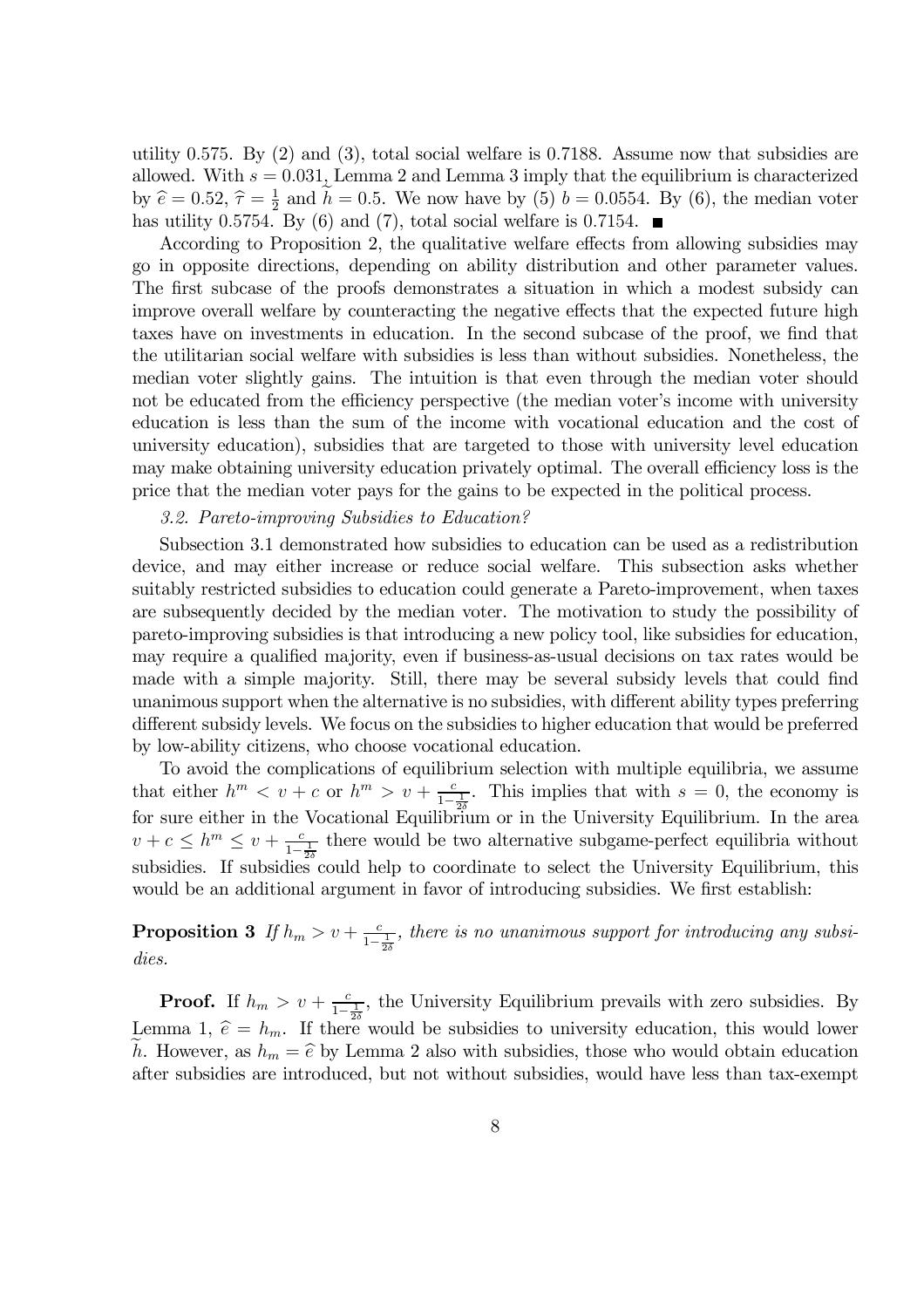income. By  $(5)$ , any positive subsidies reduce b and, thus, by  $(6)$ , lower the utility of those who obtain vocational education.  $\blacksquare$ 

By Proposition 3, there is no support for subsidies to university education from the lowability citizens if the majority of population would choose university education also without subsidies. Importantly, subsidies to university education may receive unanimous political support when the subsidies are so generous that the median voter who would not choose university education without subsidies chooses university education with subsidies:

**Proposition 4** If  $h_m < v + c$ , a subsidy at rate  $s^{UE} = v - h_m + c$  would generate a Pareto*improvement, provided that*

$$
\frac{1}{4\delta} \int_{\substack{h_i=h_m \\ h_i=v+\frac{c}{1-\frac{1}{2\delta}}}^{v+\frac{c}{1-\frac{1}{2\delta}}} f(h)(h-h_m)dh
$$
\n
$$
-\frac{1}{4\delta} \int_{h_i=v+\frac{c}{1-\frac{1}{2\delta}}}^{h} f(h)(h_m-v)dh > 0
$$
\n
$$
-(v-h^m+c)(1-F(h_m))
$$
\n(10)

*and that if both the University Equilibrium and the Vocational Equilibrium are subgameperfect equilibria with subsidies, the University Equilibrium prevails. Furthermore, citizens* who obtain vocational education strictly prefer  $s^{UE}$  to any higher subsidy.

**Proof.** Proof is given in the Appendix.  $\blacksquare$ 

While the inequality (10) may appear quite complicated, each term has a clear economic interpretation. The term on the first line on the left-hand side reports the tax revenue that could be collected from those who would choose vocational education in the absence of subsidies, and switch to university education with subsidies. Here,  $\hat{e} = h_m$  and  $\hat{\tau} = \frac{1}{2\hat{e}}$  $\frac{1}{2\delta}$  are already inserted. The term on the second line reports the lost tax revenue from those who would have chosen university education even without subsidies. This loss occurs as when the median voter switches from vocational education to university education, the exemption increases from v to  $h_m$ . Finally, the term on the third line is the cost of subsidies at rate  $s^{UE} = v - h_m + c$ , multiplied the number of those who choose university education,  $(1-F(h_m))$ . Therefore, subsidies win universal support if they increase the total tax revenue more than they cost.

Proposition 4 establishes that the presence of income redistribution may explain an otherwise puzzlingly large expansion of higher education. With the subsidy rate  $s^{UE}$ ,  $h = h_m$ . Comparing this with (4) and taking into account that  $h_m < v + c$  when the Proposition 4 applies, we see that the subsidies at the rate  $s^{UE}$  result in a larger fraction of population choosing university education than in the laissez-faire outcome. However, it is not necessarily optimal to choose so generous subsidies that the University Equilibrium is reached, even when  $h_m < v + c$ :

**Proposition 5** *(i)* If  $h_m < v + c$  and the subsidies are restricted to the interval  $0 \le s <$  $v - h_m + c$ , the optimal subsidy from the perspective of low-ability citizens is given by

$$
s^{VE} = \arg\max_{s \in [0, v - h_m + c)} \left[ \frac{1}{4\delta} \int_{h = v + \frac{c - s}{1 - \frac{1}{2\delta}}}^{\overline{h}} f(h)(h - v) dh - (1 - F(v + \frac{c - s}{1 - \frac{1}{2\delta}}))s \right].
$$
 (11)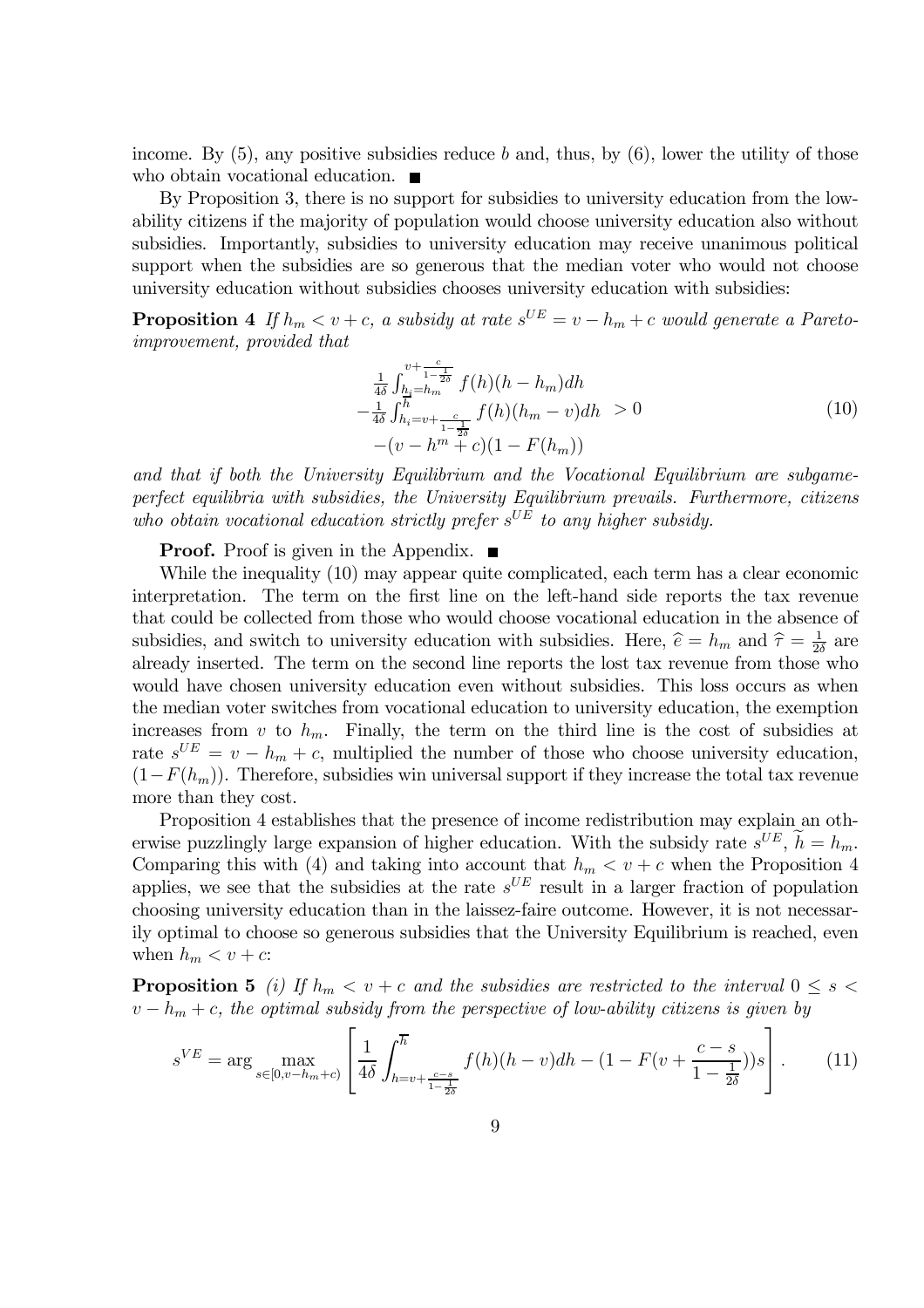(*ii*) If any non-negative subsidies are allowed, the low-ability citizens prefer either  $s^{VE}$  or  $s^{UE}$ , *whichever results in a higher lump-sum transfer.* (*iii*) The cutoff level for university education with  $s^{VE}$ , denoted by  $h^{VE}$ , satisfies  $h^{VE} > h^{LF}$ .

**Proof.** (i) If  $h_m < v + c$  and subsidies are restricted to be below  $s^{UE} = v - h_m + c$ , the median voter chooses vocational education. Then  $\hat{e} = v$  and  $\hat{\tau} = \frac{1}{2i}$  $\frac{1}{2\delta}$  by Lemma 2.  $s^{VE}$  is found by inserting these into  $(5)$  and maximizing with respect to s. (ii) By Proposition 4,  $s^{UE}$  is optimal for those with vocational education if  $s \ge v - h_m + c$ . By the first part of this proposition,  $s^{VE}$  denotes the optimal subsidy if this is restricted to be below  $v - h_m + c$ . As a result, the choice of the optimal subsidy without any other restriction than non-negativity boils down to choosing between these two. Depending on the distribution of  $h$ , either may prevail. (iii) In the Vocational Equilibrium, the required subsidy to reach  $h^{VE} = h^{LF}$  would be  $\frac{c}{2\delta}$ . The tax revenue from a citizen with  $h^{LF}$  would equal  $\frac{1}{4\delta}(h^{LF}-v) = \frac{c}{4\delta}$ . Therefore, it is clearly optimal to lower the subsidy from the perspective of low-ability citizens. This would increase b through two different channels. First, with given  $\hat{e}$  and  $\hat{\tau}$ , it is not optimal that someone whose tax payment falls short of the cost of subsidy obtains university education. (The difference compared with Proposition 4 is that therein, subsidies allowed changing the educational choice of the median voter. This increased  $\hat{e}$  and reduced the required level of subsidy. Therein, cutting the subsidy even marginally would have cancelled the change in the identity of the median voter, causing a discrete downward jump in the investment in higher education.) Second, reducing the subsidy so that the previously marginal ability type no longer obtains education allows savings when also intramarginal ability types receive the same lower subsidies. ■

By Proposition 5, the optimal subsidy level can be associated with either inefficiently low investment in university education, with the median voter choosing vocational education, or in a larger fraction of population choosing university education than in a laissez-faire economy. In other words, subsidies are either so modest that the investment in higher education remains below its laissez-faire level and the majority of population chooses vocational education, or so generous that the majority of population obtains university education. Remember that by Proposition 3, there is no political support for subsidies among low-ability citizens, in case that the median voter would obtain university education also without subsidies.

#### 4. Extensions

### *4.1. The Role of Migration*

Let us now assume that there are two countries. Country A decides on taxes and transfers as detailed above, while country B has a laissez-faire policy with no taxes or transfers. The ability distributions, the wage rate of those with vocational education, and the cost of university education are identical in the two countries. For simplicity, it is assumed that there are no subsidies for education. The effect of such subsidies is discussed below.

Even when two countries form a common labor market, some citizens may be unwilling to consider migration. The actual realization of mobility may be disclosed only after completing education may. The realization reflect, for example, language and cultural skills, social networks, and family formation. The probability of being mobile is  $p$ , and those mobile can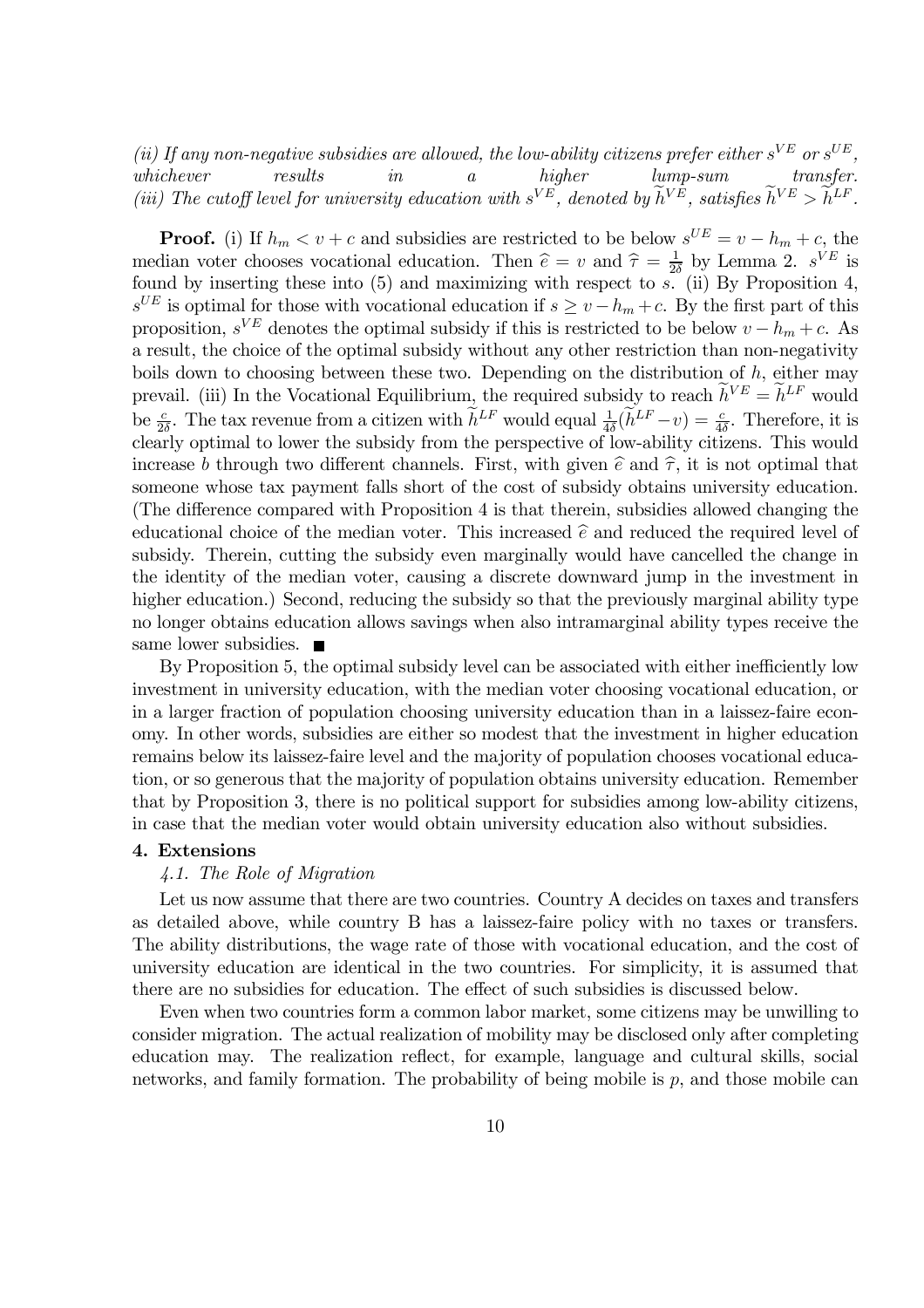migrate with migration cost  $m, m \geq 0$ . To simplify the analysis, it is assumed that the citizens emigrating from A still receive lump-sum transfer b, and that migrants from B to A do not receive b. One interpretation for this is that b is national pension payment, and that migrants return to their initial home country to claim pension benefits. Altermatively, one could assume that citizens may go to work abroad only for a few years, and that b consists of various publicly provided private goods that are consumed in one's home country.

A citizen who is mobile and has wage rate  $w$  is willing to emigrate from A if and only if

$$
w - m + b_A > \min(w, e) + (1 - \tau_A) \max(w - e, 0) + b_A.
$$
 (12)

The left-hand side of (12) gives the income that the citizen would receive if migrating to the laissez-faire country. The right-hand side is the income available in the home country. Clearly, we see that migration is never optimal if  $w \leq e$ . Therefore, restrict the analysis now to such values that  $w > e$ . Then (12) can be rearranged to yield

$$
w > e + \frac{m}{\tau_A}.\tag{13}
$$

According to (13), citizens emigrate if their wages are sufficiently high so that the taxes saved by migrating exceed migration costs. Remembering that only fraction  $p$  is of citizens is mobile, we can now write the government budget constraint as

$$
b_A = \tau_A(1 - \delta \tau_A) \int_{h=0}^{e + \frac{m}{\tau_A}} f(h) \max(0, w(h) - e) dh + \tau_A(1 - \delta \tau_A)(1 - p) \int_{h=e + \frac{m}{\tau_A}}^{\overline{h}} f(h) (w(h) - e) dh.
$$

To find the effects of mobility on preferred tax rates, note that a higher  $p$  or a smaller m reduce b with any given  $\tau_A$ . This results in a lower optimal tax rate. While only the distortions captured by  $\delta$  would restrict the median voter's preferred marginal tax rate below confiscatory levels in the absence of migration, the possibility of emigration of highincome tax payers serves as an additional restriction. The higher  $p$  and the lower  $m$ , the lower the time-consistent wage tax rate. This, in turn, makes it less likely that the subsidies for education would win political support from low-income citizens.

Towards the end of the 20th century, increased international competition has encouraged many countries to reduce tax rates on mobile factors of production. There are differing views on the welfare effects of increased mobility. Konrad (1995b) and Justman and Thisse (1997) have raised concern on inefficiently low public investment in higher education when the educated become mobile, and Poutvaara (2004, 2008) suggests that governments will educate too many students in country-specific skills, and too few in internationally applicable fields. Wildasin (2000) concludes that mobility in itself reduces needs for public provision as it provides a market insurance for region-specific uncertainty. Andersson and Konrad (2003) argue that as the mobility of the highly educated reduces governments' scope for redistribution, it increases the private incentives for education. Thus, tax coordination even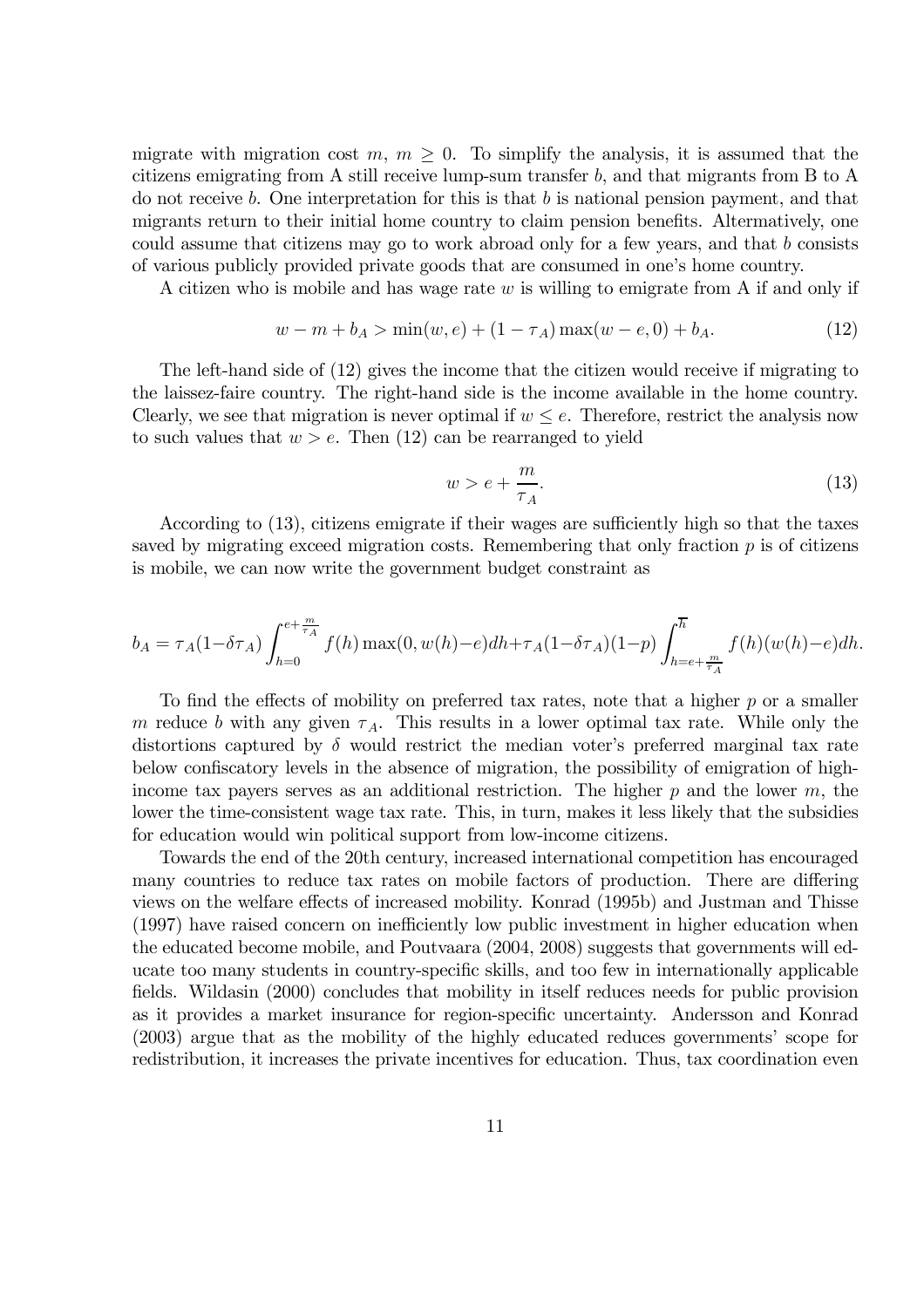among benevolent governments may be undesirable, in line with what Kehoe (1989) concluded on taxing investments in physical capital. All these contributions suggest that public policies, either in a closed economy or with mobile labor, result in a risk of underinvestment in higher education. This paper suggests that, in the presence of time-consistency problem, educating a larger fraction of cohort than in a laissez-faire economy may be optimal. By encouraging tax competition, globalization could undermine a social contract on subsidizing higher education. Indeed, an increasing number of European countries have increased the share of the costs of education that students must pay themselves, recently exemplified in the introduction of top-up fees in England. However, a reduced political support for subsidies to higher education need not be a problem. If subsidies for higher education would have been initially motivated by a need to avoid the economy being locked in a Vocational Equilibrium with high taxes and low investment in human capital, then tax competition may provide a less costly market solution.

#### 4.2. *Complementarities in Production and Corporatist Labor Market*

This paper analyzed the case of linear production technology. Already Johnson (1984) and Creedy and Francois (1990) suggested that complementarities or positive externalities could motivate public subsidies to higher education. Likewise, if a corporatist labor market means that those with higher education earn less than their marginal productivity, this would be an additional motivation to subsidies. Galor and Moav (2006) even suggest that the demise of the capitalists—workers class structure resulted from the willingness of capitalists to support the provision of public education for the masses, in reaction to the increasing importance of human capital in sustaining their profit rates. Remarkably, none of these supplementary mechanisms was needed to derive the main results of this paper. Incorporating them in the presence of time-consistency problem when voting on redistribution is left for future research.

### 5. Conclusion

During the second half of the 20th century, income redistribution first increased dramatically and then levelled off in Western countries. This coincided with a significant expansion in the participation in higher education. In the 1980s and 1990s, the trend towards higher marginal tax rates was reversed and several countries started to reduce especially top marginal tax rates. This paper suggests that the increased capacity to redistribute income may have fuelled expansion in the higher education, due to time-consistency problem. The expansion of higher education, in turn, later helped to reduce income redistribution. The novel mechanism that this paper identifies is the following. By providing so generous subsidies to higher education that more than half of population chooses it, citizens give the median voter incentives to choose lower taxes in the future. Such a strategic expansion of higher education may be welcomed also by those who choose vocational education. It should be highlighted that even though this paper showed that subsidies to higher education may generate a Pareto improvement, the Pareto-improvement arises relative to income redistribution in the absence of subsidies. As the model assumed no market failures to motivate public intervention in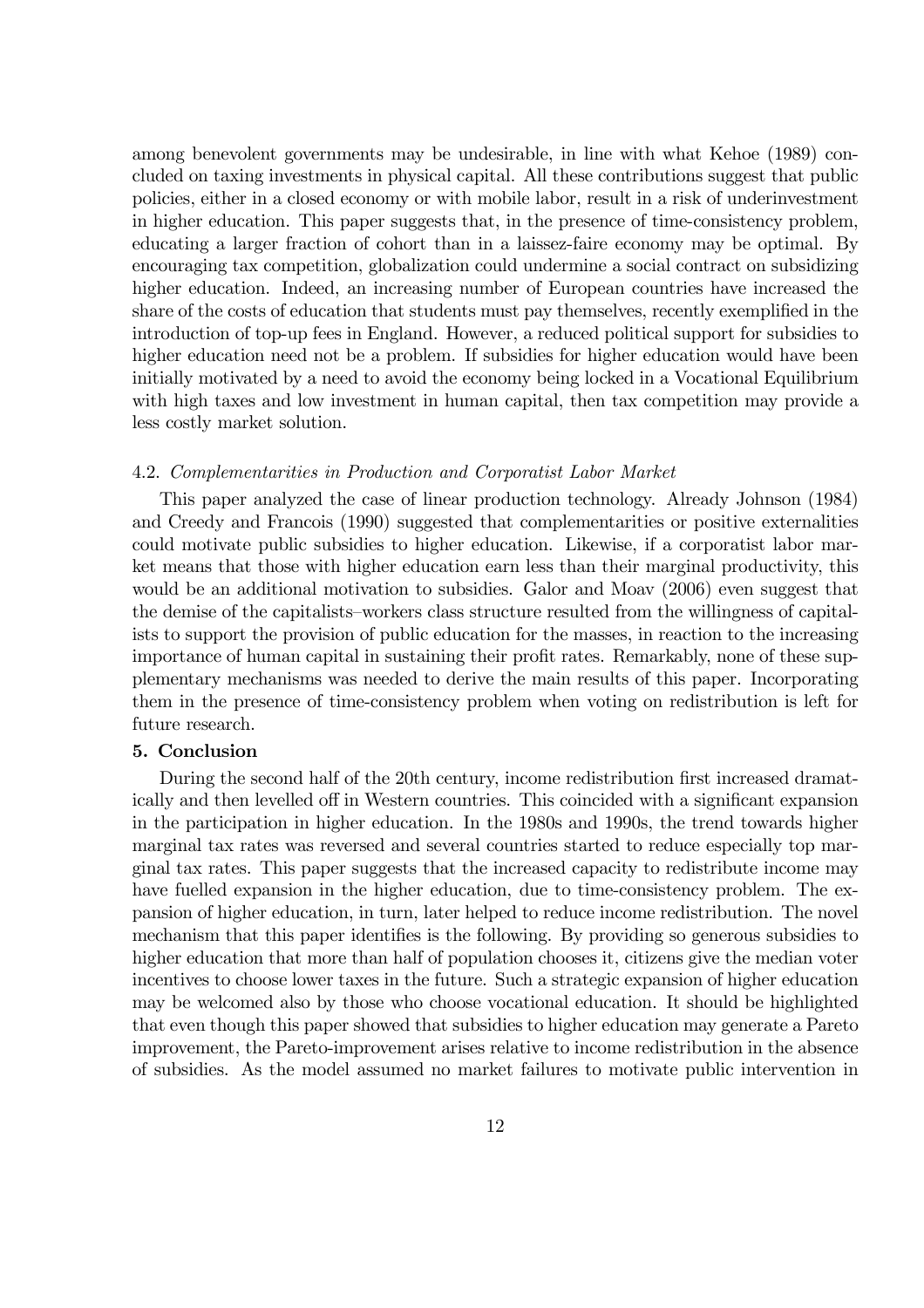the first place, the laissez-faire outcome is Pareto-efficient. Furthermore, it was also shown that if subsidies to education are decided by majority voting, they could result in a welfare loss if the majority obtains university education and extends subsidies for redistributional motivations.

Towards the end of the 20th century, most OECD countries further scaled back especially top marginal tax rates, this time due to increased economic integration and mobility. By alleviating time-consistency problem, tax competition also reduces the strategic motivation to subsidize higher education that this paper highlighted. In Europe, the free mobility and increasing international mobility that the Bologna process is aimed to boost further suggest that while the 20th century saw an upward trend in both income redistribution and subsidies to higher education, the 21st century may witness a reduction in the tax burden on the highly educated and reallocation of the cost of financing higher education to students themselves. Furthermore, such a change may be associated with a reduction in the fraction of population obtaining higher education. Therefore, the European integration is likely to pose a significant political challenge to the current financing of public education in the European welfare states. However, to the extent that the educational expansion has been motivated by political needs to control time consistency problem, such a scaling back associated with tax competition may, actually, deliver efficiency gains by resulting in more efficient educational choices.

### Appendix: Proof of Proposition 3.

By Lemma 2, (6) and (7), both University Equilibrium and Vocational Equilibrium are subgame-perfect equilibria when  $s = v - h_m + c$ . By the assumption that the University Equilibrium is selected in case of multiple equilibria,  $\hat{e} = h_m$  and  $\hat{\tau} = \frac{1}{2\hat{e}}$  $\frac{1}{2\delta}$ . The lump-sum transfer in case of no subsidies is

$$
b^{ns} = \frac{1}{4\delta} \int_{h_i = v + \frac{c}{1 - \frac{1}{2\delta}}}^{\overline{h}} f(h)(h - v) dh.
$$

The lump-sum transfer with subsidies is

$$
b^{s} = \frac{1}{4\delta} \int_{h_{i} = h_{m}}^{\overline{h}} f(h)(h - h_{m}) dh - (v - h^{m} + c)(1 - F(h_{m})).
$$

The citizens with  $h < h_m$  gain from providing subsidies if and only if  $b^s > b^{ns}$ . This is equivalent to

$$
\frac{1}{4\delta} \int_{h_i=h_m}^{\overline{h}} f(h)(h-h_m)dh - (v-h^m+c)(1-F(h_m)) > \frac{1}{4\delta} \int_{h_i=v+\frac{c}{1-\frac{1}{2\delta}}}^{\overline{h}} f(h)(h-v)dh.
$$

Rearranging and combining the terms gives (10).

Finally, notice that it is not optimal for those who choose vocational education to support any higher subsidies. If they would do so, those with  $h < h_m$  who switch to university education would, in any case, avoid paying taxes as  $\hat{e} = h_m$ .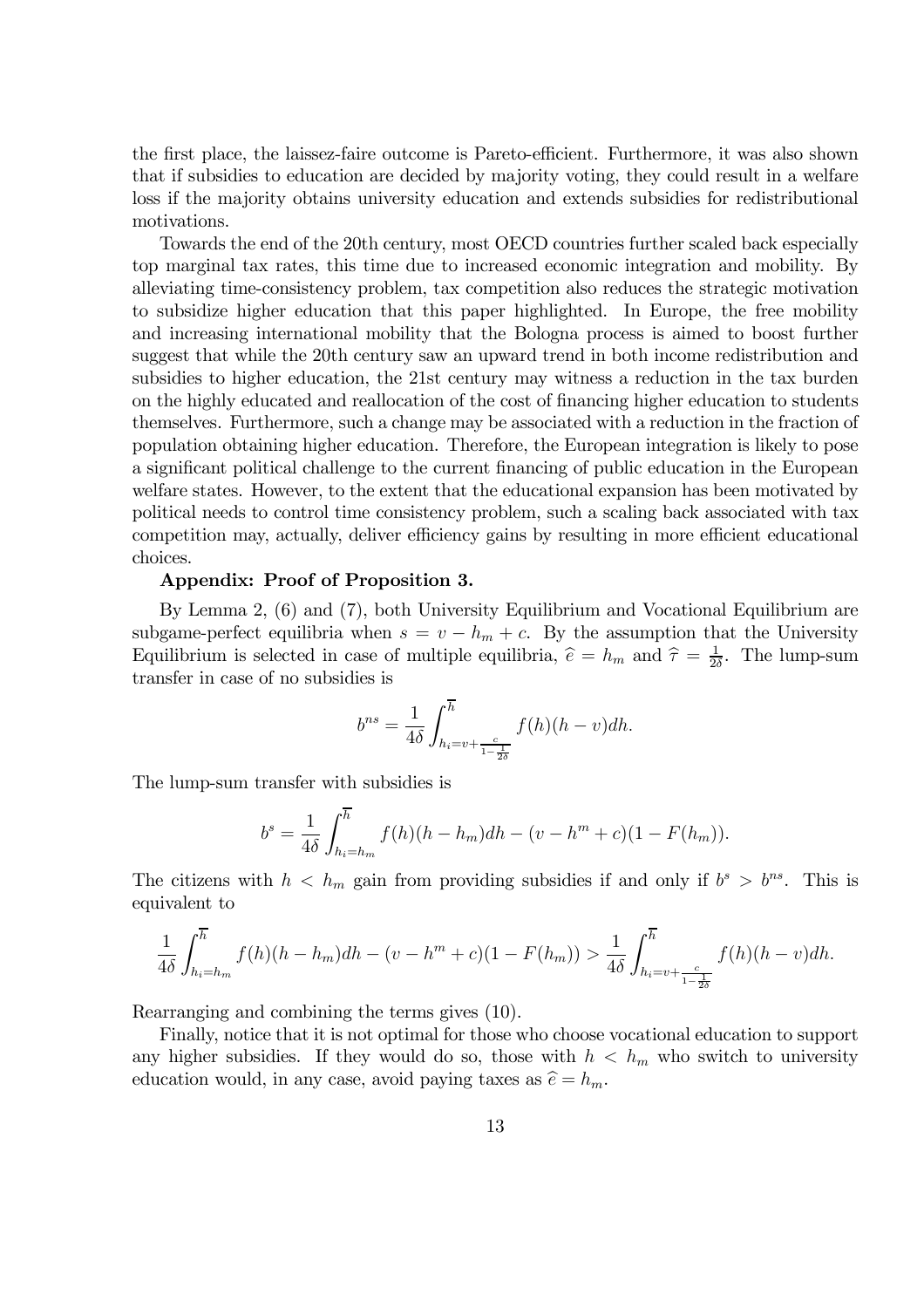## References

- [1] Andersson, F. and Konrad, K.A. (2003), Globalization and Risky Human-Capital Investment, *International Tax and Public Finance* 10, 211-228.
- [2] Boadway, R., Marceau, N. and Marchand, M. (1996), Investment in Education and the Time Inconsistency of Redistributive Tax Policy, *Economica* 63, 171—189.
- [3] Creedy, J., and Francois, P. (1990), Financing Higher Education and Majority Voting, *Journal of Public Economics* 43, 181—200.
- [4] Galor, O. and Moav, O. (2006), Das Human-Kapital: A Theory of the Demise of the Class Structure, *Review of Economic Studies* 73, 85—117.
- [5] Glazer, A. (1989), Politics and the Choice of Durability, *American Economic Review* 79, 1207-1213.
- [6] Hassler, J., Rodríguez Mora, J.V., Storesletten, K. and Zilibotti, F. (2003), The Survival of the Welfare State, *American Economic Review* 93, 87-112.
- [7] Johnson, G. (1984), Subsidies for Higher Education, *Journal of Labor Economics* 2, 303—318.
- [8] Justman, M., and Thisse, J.-F. (1997), Implications of the Mobility of Skilled Labor for Local Public Funding of Higher Education, *Economics Letters* 55, 409—412.
- [9] Kehoe, P.J. (1989), Policy Cooperation among Benevolent Governments May Be Undesirable, *Review of Economic Studies* 56, 289-296.
- [10] Konrad, K.A. (1995a), Social Security and Strategic Inter-vivos Transfers of Social Capital, *Journal of Population Economics* 8, 315-326.
- [11] Konrad, K. A. (1995b), Fiscal Federalism and Intergenerational Redistribution, *FinanzArchiv* 52, 166-181.
- [12] Kydland, F. and Prescott, E.C. (1977), Rules Rather than Discretion: The Inconsistency of Optimal Plans, *Journal of Political Economy* 85, 473—491.
- [13] Meltzer, A.H. and Richard, S.F. (1981), A Rational Theory of the Size of Government, *Journal of Political Economy* 89, 914-927.
- [14] Poutvaara, P. (2004), Educating Europe: Should Public Education be Financed with Graduate Taxes or Income-Contingent Loans?, *CESifo Economic Studies* 50, 663-684.
- [15] Poutvaara, P. (2008), Public and Private Education in an Integrated Europe: Studying to Migrate and Teaching to Stay?, Forthcoming in fall in the *Scandinavian Journal of Economics*, 110, 591—608.